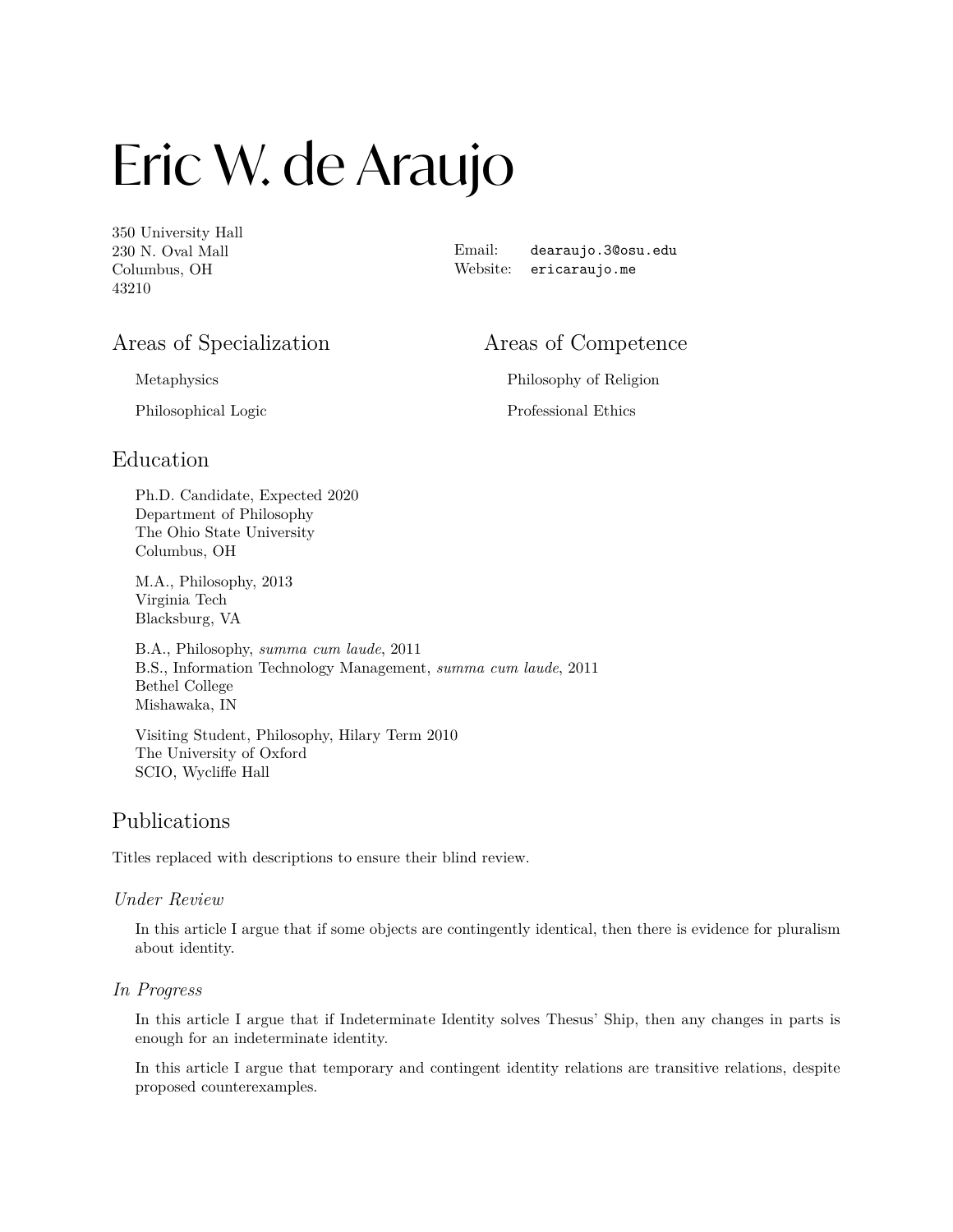# Presentations

2021. "Pluralisms from Possibilities." Eastern APA.

2021. "DIY Screencasts: Narrating for Teaching Philosophy." AAPT Biennial Conference.

# Teaching

#### *Experience*

Graduate Teaching Associate, 2016–19 The Ohio State University Sole Instructor For:

Introduction to Philosophy

Philosophy of Religion

Introduction to Logic

Introduction to Logic (Online)

Engineering Ethics

Graduate Teaching Associate, 2014–16 The Ohio State University Recitations & Grading For:

Asian Philosophies Philosophical Problems in the Arts Philosophy of Religion Symbolic Logic

Graduate Teaching Assistant, 2011–13 Virginia Tech Recitations & Grading For:

Knowledge & Reality Ethics & Morality Logic & Critical Thinking

#### *Invited Lectures*

On Rawls' *A Theory of Justice*, Nov. 2019 Contemporary Moral Problems Otterbein University Westerville, OH

Co-taught topics in Ethics & Philosophy of Religion, Spring 2019 Theory of Knowledge (International Baccalaureate) Columbus Alternative High School Columbus, OH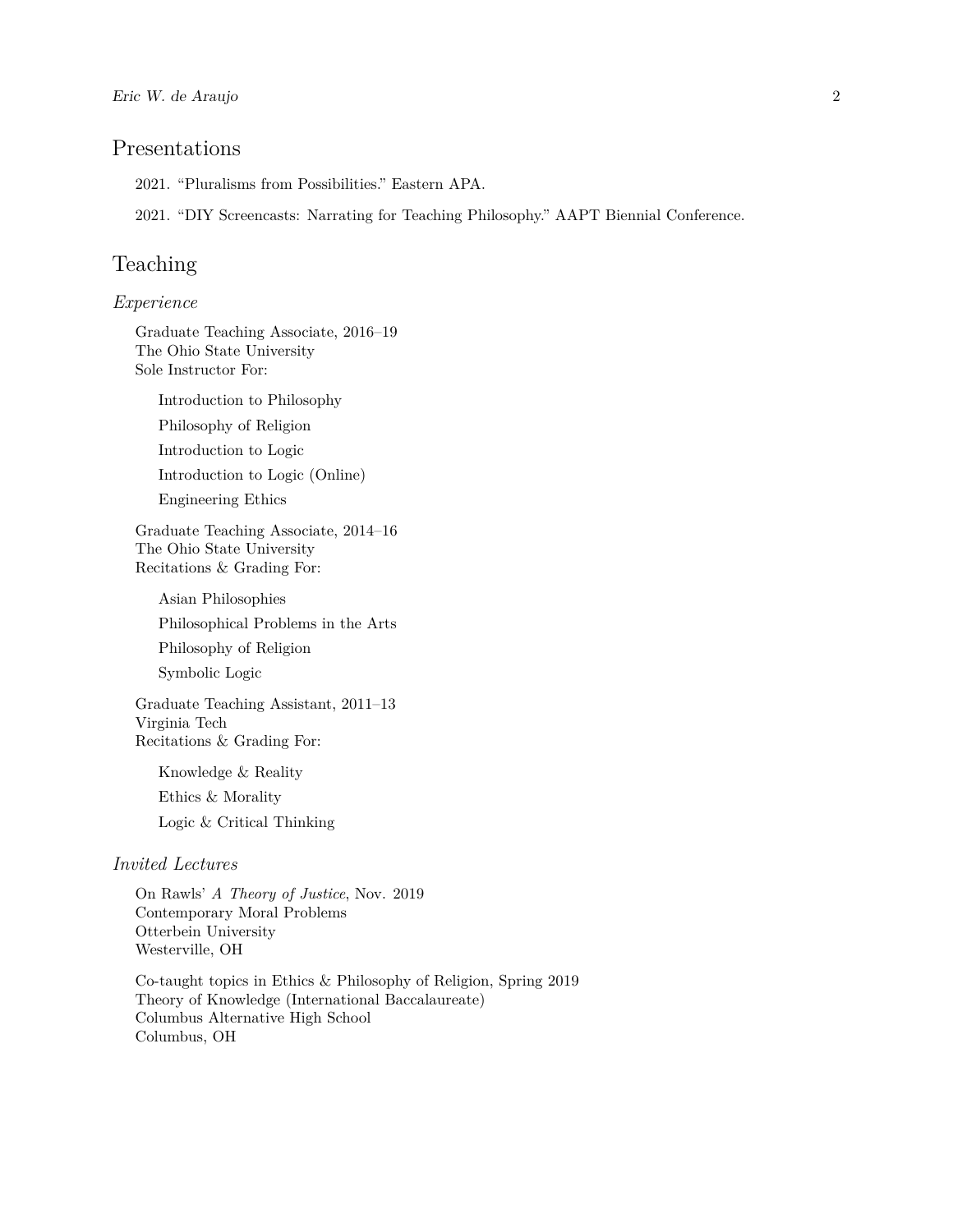#### *Coursework in Education*

Teaching Philosophy

Course Design in Higher Education

College Teaching

Teaching Adults Online

Philosophical Perspectives on Race, Education, & Citizenship

#### *Faculty Mentorship*

Preparing Future Faculty, Autumn 2019 The Graduate School, Ohio State Mentor: Stephanie Patridge Chair and Professor of Philosophy Otterbein University

# Awards

Distinguished University Fellow, Ohio State, 2019–20, 2013–14

#### Comments

Commentary on Juan Garcia's "Reid on Character, Power and Possibility," Ohio State, Mini Conference: Free Will in Early Modern Philosophy, April 2014

Commentary on Derek Green's "Simplicity and Abstract Objects: A Note on the Epistemology of Metaphysics," Virginia Tech Graduate Conference, Nov. 2012

# Service

Editor, "Vague Identity" sub-category, PhilPapers, Nov. 2019–Present

Presenter, Teaching Logic Workshop, Department of Philosophy, Ohio State Nov. 2019

Reviewer for proposal of *The Norton Introduction to Philosophy of Religion*, 1st Ed., 2018

# Graduate Coursework

| Metaphysics                               | Logic                        |
|-------------------------------------------|------------------------------|
| Metaphysics of Propositions               | Non-Classical Logic          |
| Metaphysics of Gender, Race, & Disability | Modal Logic                  |
| Fictional Realism                         |                              |
| Metaphysics of Space & Time               | Computability                |
| David Lewis (audit)                       | Applications of Proof Theory |